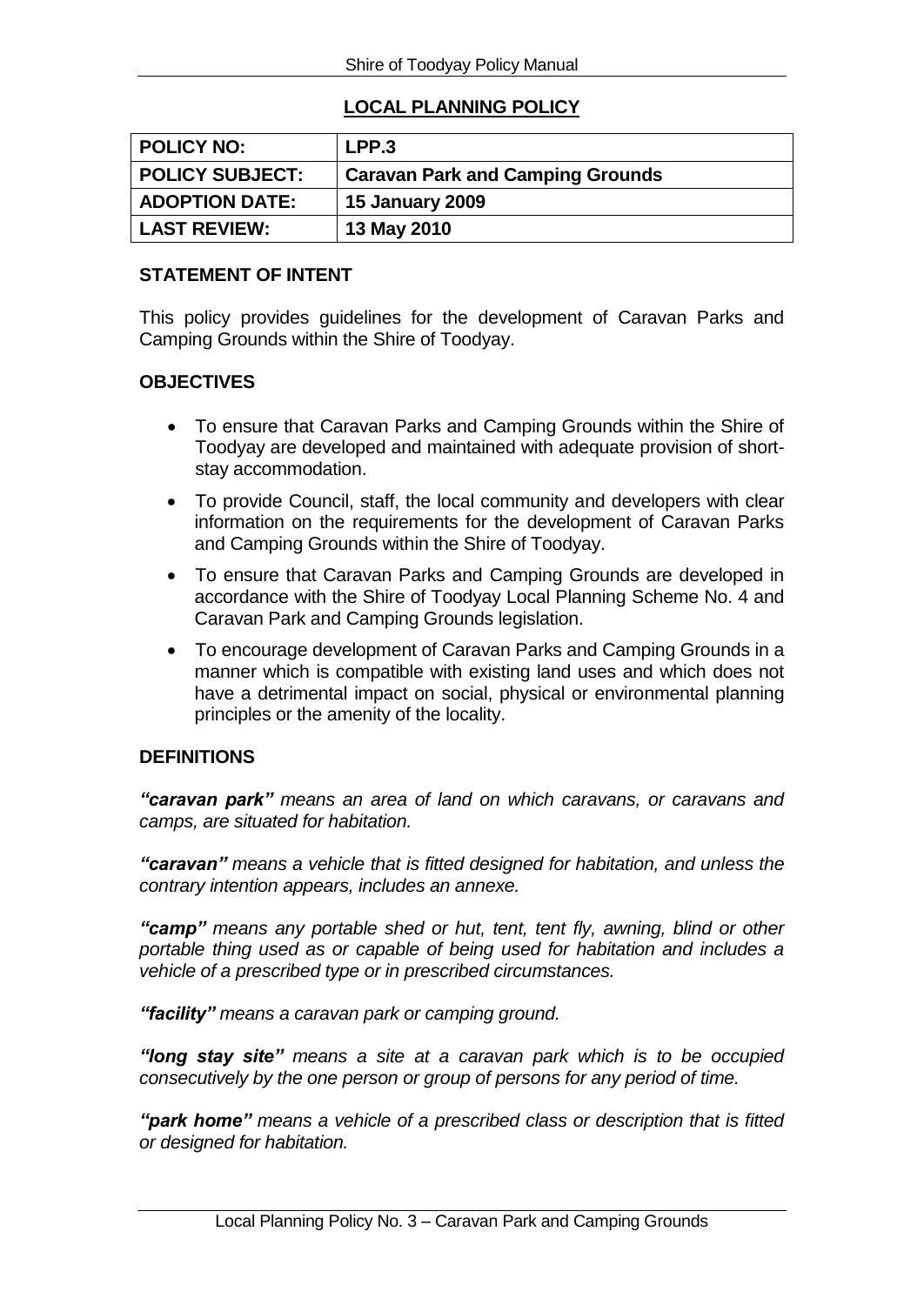*"residential building" means an accommodation unit, other than a caravan, camp, park home or manager's residence, that may not be occupied by the one person, or group of persons, for an aggregate period of more than six (6) months in any consecutive period of twelve (12) months.*

*"short stay site" means a site at a caravan park which is to be occupied consecutively by the one person or one group of persons, for no longer than 3 consecutive months.*

*"site" means an area in a facility –*

*(a) marked, or intended, for the use of one caravan or camp; or*

*(b) for which the registered proprietor holds a title in fee simple under the Strata Titles Act 1985.*

# **POLICY STATEMENT**

# **1.0 LOCATION AND SITE SELECTION**

- 1.1 A facility is to be located in accordance with the Shire of Toodyay Local Planning Scheme No. 4 and Shire of Toodyay Local Planning Strategy.
- 1.2 A facility comprising primarily short-stay sites is encouraged to be located with good access to tourist attractions or areas of cultural, historical or landscape significance.
- 1.3 A facility comprising long-stay sites (in accordance with Part 2.10) is encouraged to be located with good access to shops, schools, recreation areas and other community facilities.
- 1.4 A facility located within a rural and natural landscape should not negatively impact on the visual outlook from scenic vantage points, public lookouts and tourist routes. Ridges and exposed headlands are not to be developed.
- 1.5 A facility should not be developed on a steep sloping site so as to minimise drainage and bushfire issues. Cut and fill of sites should be kept to a maximum of 1000mm.
- 1.6 A Bushfire Management Plan may be required as part of a development application for a new, or an extension to an existing, facility.
- 1.7 An extension to an existing, or development of new facility will not be permitted in flood prone or waterlogged areas and not within the 100 year Flood Plain Level. Clearing of vegetation is to be kept to a minimum in accordance with an approved Bushfire Management Plan and Department of Environment and Conservation clearing legislation.
- 1.8 A structure plan and a land capability study may be required as part of a development application for a new, or an extension to an existing, facility.

# **2.0 DEVELOPMENT CRITERIA**

2.1 A facility is to be developed in accordance with the Caravan Park and Camping Grounds Act 1995 and Caravan Park and Camping Grounds Regulations 1997.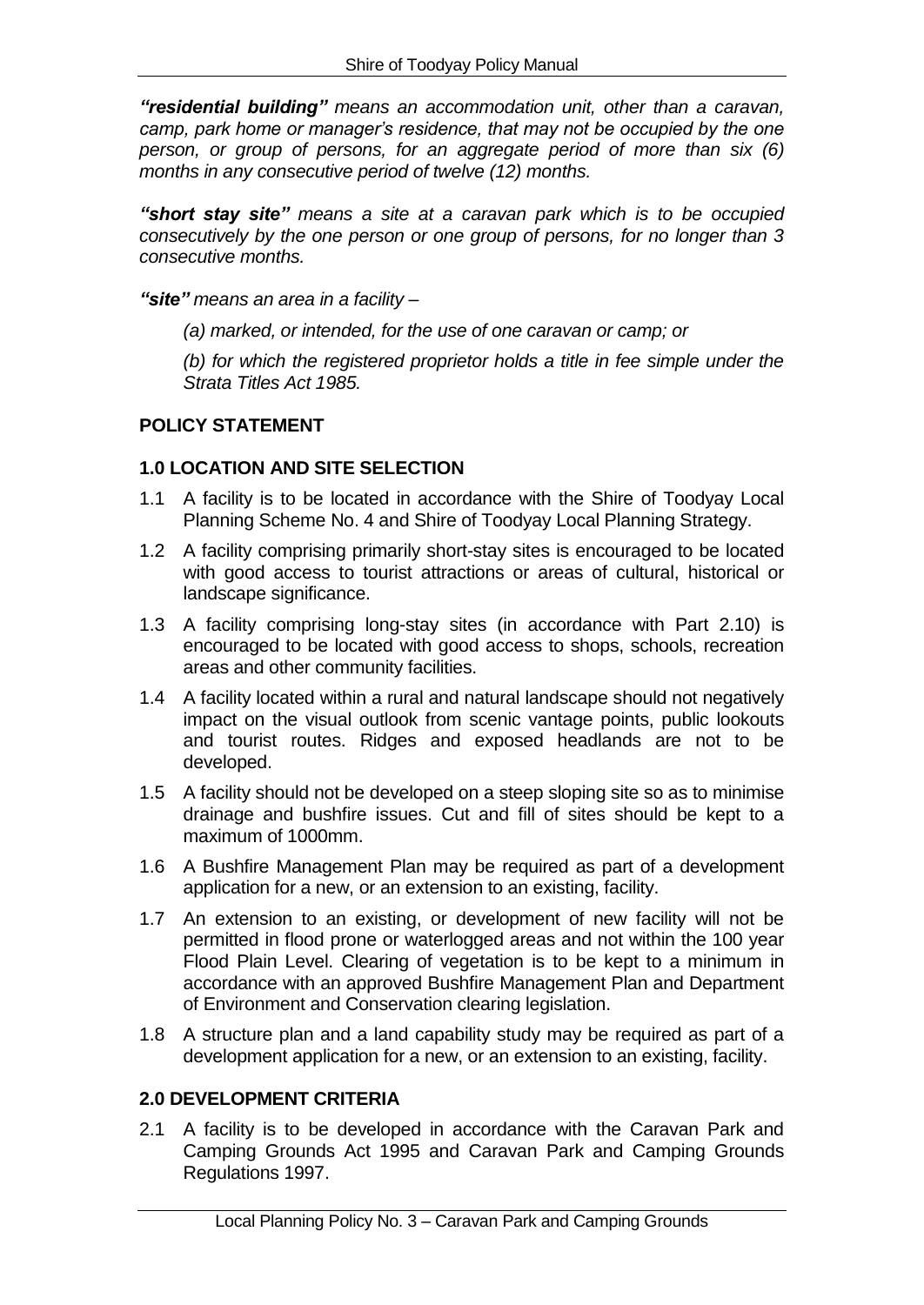- 2.2 Vegetation and/or landscaping buffers are to be used to integrate a facility with adjoining sites. Dependent on site location, regard is to be given to utilising such buffers to reduce visual and noise impact on surrounding properties.
- 2.3 All fencing on street frontage boundaries is to be of a composite construction (comprising a minimum of two different materials eg. brick, timber or colorbond sheeting) in compliance with Shire of Toodyay Local Laws relating to Fencing.
- 2.4 A Landscaping Plan is to be submitted as part of an application for a new facility. The plan is to include internal areas and verge treatments that are to be designed to soften the built environment and visual impact of fencing on the streetscape.
- 2.5 If a proposed site for a facility is located adjacent to a reserve for public purposes, then a Management Plan of the reserve is to be submitted incorporating environmental sustainability and pedestrian access issues.
- 2.6 Proposed entry points into a facility are to have regard for access of long vehicles. If deemed appropriate by the Shire of Toodyay, upon consideration of road usage and safety, installation of a turning lane within the road reserve may be required at the cost of the developer.
- 2.7 The development of a Caravan Park and Camping Ground is to occur in such a manner as to protect the amenity of adjacent properties from any light spill generated from within the facility.
- 2.8 All park homes on short stay and long stay sites are encouraged to be of a complementary external appearance and design. New park homes should be uniform and complement, protect and enhance the aesthetic appeal of existing development. Regard is to be given to colours, roof pitches and architectural features.
- 2.9 All residential buildings are to be of a uniform, complementary external appearance and design. Residential buildings may be of matching slab on ground construction or new transportable buildings of same design. Regard is to be given to colours, roof pitches and architectural features. Note: Residential buildings are to be approved at the discretion of Council, in accordance with the Caravan Park and Camping Ground Regulations 1997.
- 2.10 The following development criteria are to be adhered to in all Caravan Parks and Camping Grounds within the Shire of Toodyay in order to meet tourist accommodation needs:

(a) Residential buildings within a facility are not to exceed 25% of all possible accommodation available to patrons (ie inclusive of sites and residential buildings).

(b) At least 33% of the total number of sites within a facility are to be short stay sites.

> **Reviewed Council Meeting 21 May 2009 Reviewed Council Meeting 13 May 2010**